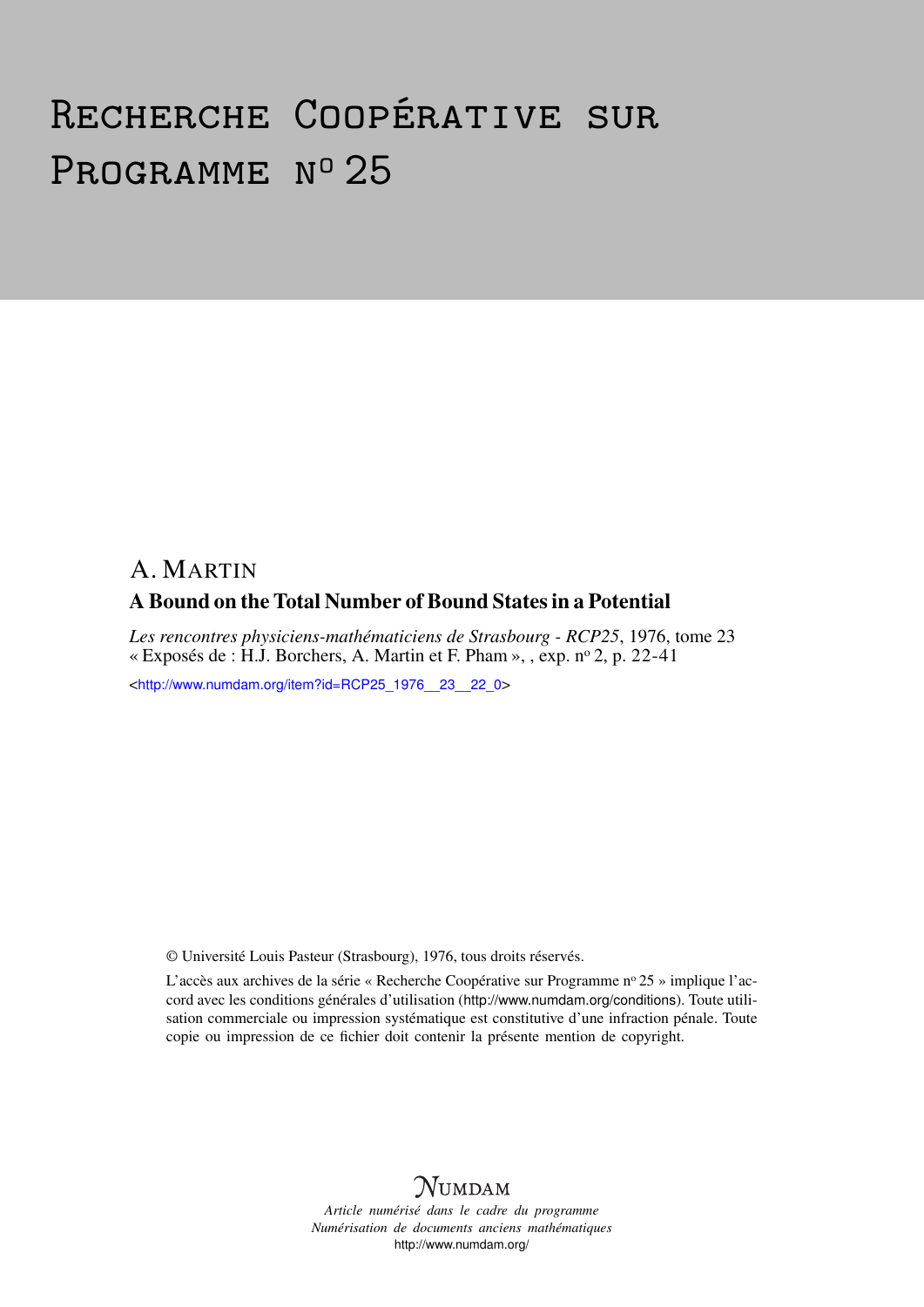# **A BOUND ON THE TOTAL NUMBER OF BOUND STATES IN A POTENTIAL**

**A. Martin** 

**CERN - Geneva** 

## **ABSTRACT**

We prove that the total number of bound states in a potential is less than

$$
\frac{1}{2\pi}\sqrt{\int |V^-(x) d^3x \int |V^-(x)|^2 d^3x}
$$

in units where  $2m/h^2 = 1$ ;  $v^-$  is the attractive part of the potential. No assumption on the symmetry of the potential is needed. In the Appendix, a proof of the Hardy-Littlewood-Sobolev inequality with optimal constants is sketched.

Ref.TH.2085-CERN 17 October 1975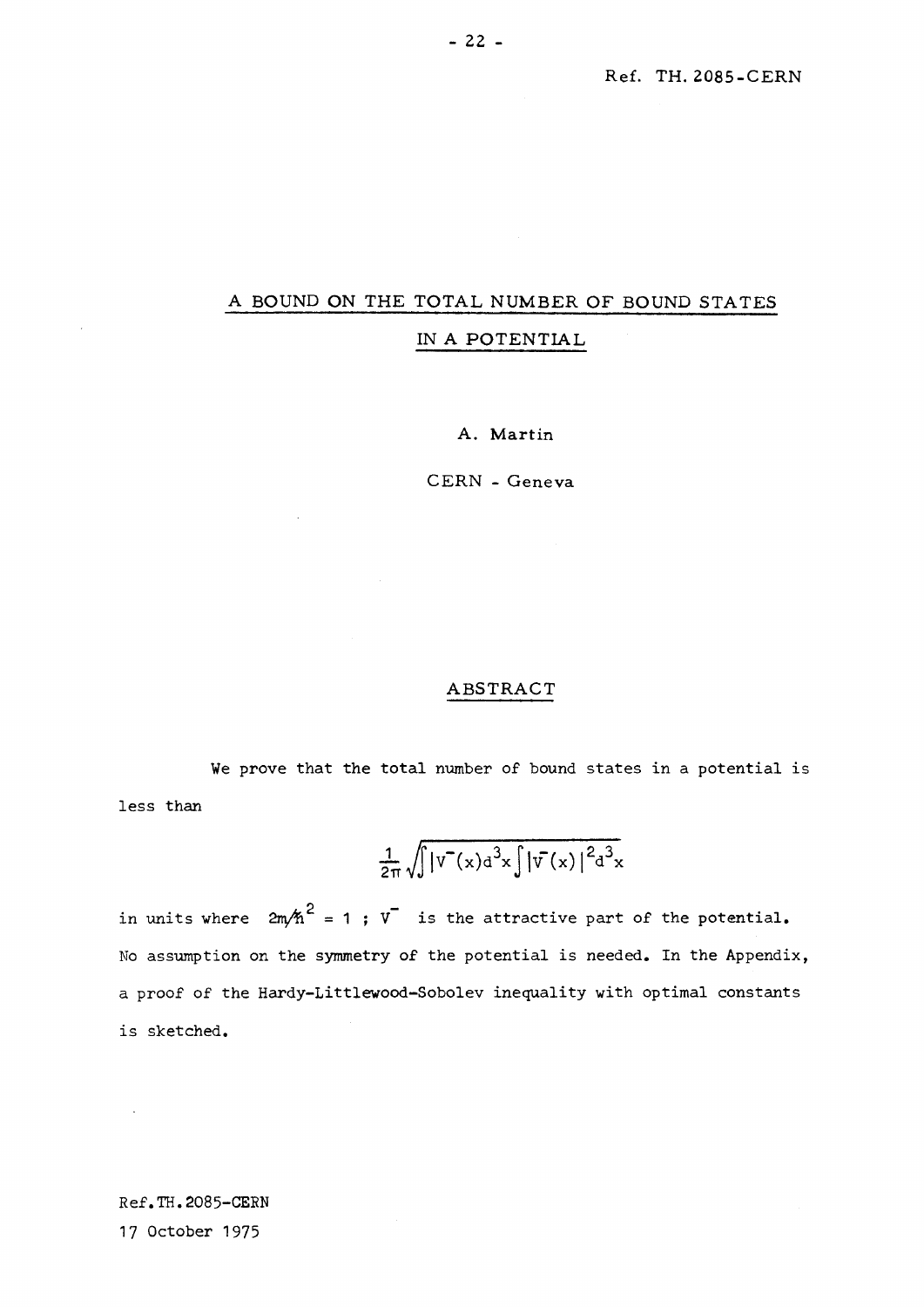#### 1. INTRODUCTION.

Recently, new conditions for the absence of bound states in a potential have been obtained  $\lceil 1 \rceil$ . In addition, a bound on the total number of bound states in a spherically symmetric potential has been obtained in GGMT :

$$
N \leq I \left[ 1 + \frac{1}{4} \ln I \right] \tag{1}
$$

with

$$
I = \frac{4}{3\sqrt{3}\pi^{2}} \int |v^{-}(x)|^{2} d^{3}x
$$
 (2)

(we take  $2m/h^2 = 1$ ).

However, the bound  $(1)$  is not satisfactory in two respects. First it contains a logarithmic factor which, as we shall see, is probably spurious. Second, spherical symmetry of the potential is assumed. This is very unpleasant. because it is now widely recognized that Nature likes at least as much broken symmetry as symmetry ; therefore, even in the lowest energy configuration, a particle may experience a non-spherically symmetric potential.

If we decide not to assume spherical symmetry, what kind of bounds are at our disposal, if we exclude those trivially obtained by majorization of an arbitrary potential by a spherically symmetric one ? (Such a bound would have the defect of not being invariant under translations.) The oldest and most remarkable bound has been obtained by Schwinger [2]. It is

$$
N_{\alpha} < \frac{1}{\left(4\pi\right)^2} \int d^3x \ d^3x' |V(x)| |V(x')| \frac{\exp - 2\alpha |x - x'|}{\left|x - x'\right|^2}
$$
 (3)

 $N_{\alpha}$  is the number of bound states with energy less than  $-\alpha^2$  . In particular, the total number of bound states for a short-range potential with no positive energy bound states is

$$
N < \frac{1}{(4\pi)^2} \int d^3x \ d^3x \sqrt{\frac{|v^-(x)| |v^-(x^*)|}{|x-x^*|^2}}
$$
 (4)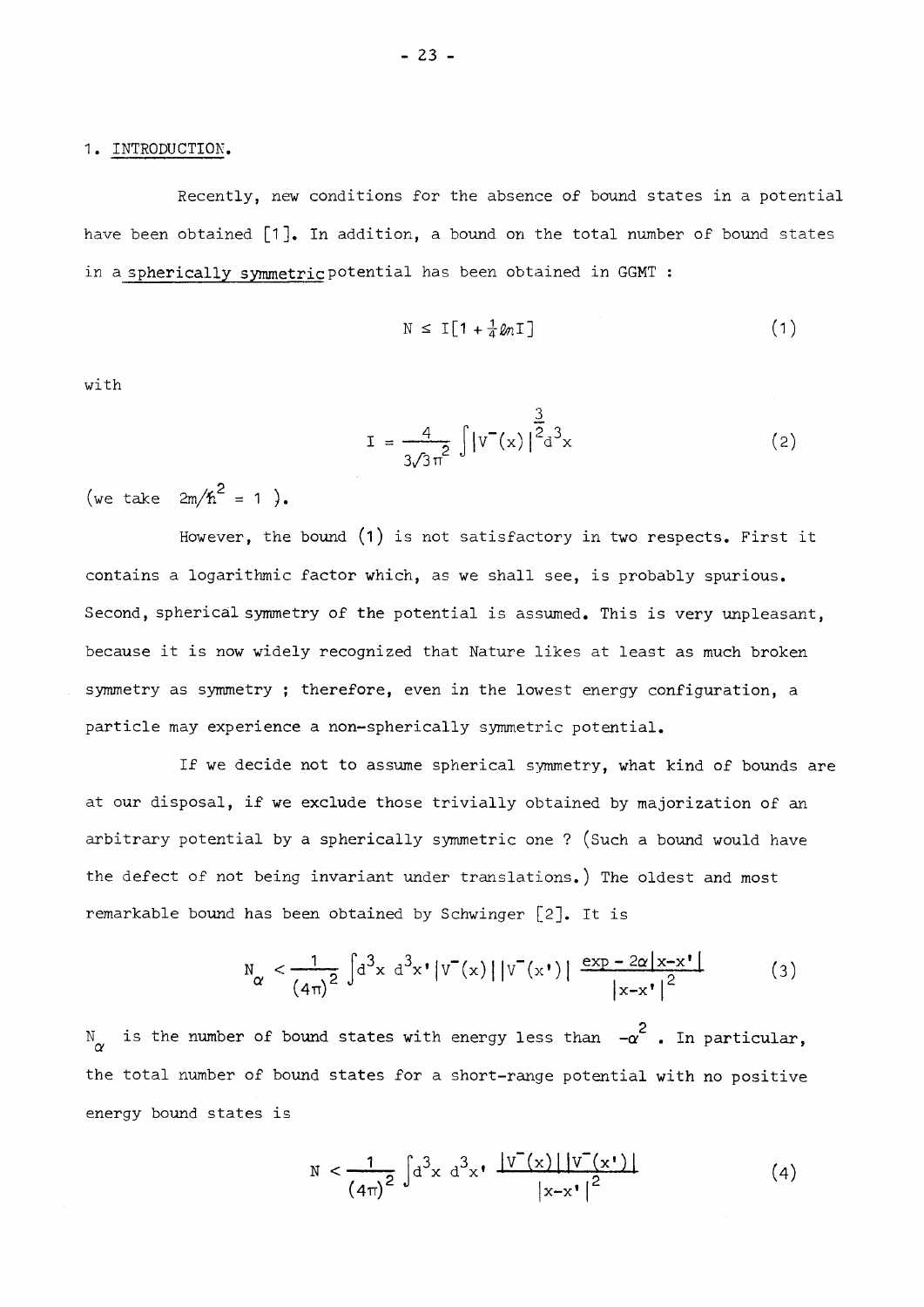which implies, by the Hardy-Littlewood-Sobolev theorem [3]

$$
N < \left(\frac{\pi}{2}\right)^{\frac{2}{3}} \left[\int \frac{d^3x}{4\pi} \left|v^-(x)\right|^{\frac{3}{2}}\right]^{\frac{4}{3}} \tag{5}
$$

In the Appendix we give a proof of inequality (5) with a somewhat larger constant. We obtain the constant in (5) from a variation argument, which would be completely rigorous if we could prove strict uniqueness of the solution of the variation equation (we have local uniqueness).

The defect of  $(4)$  and  $(5)$  is that they give a poor upper bound in the strong coupling limit. Indeed if we replace V by  $\lambda V$ , we have, in the  $limit \ \ \lambda \rightarrow \infty \ \ [4],$ 

$$
N \sim \lambda^{\frac{3}{2}} \frac{1}{6\pi^2} \int d^3x \left[ V^-(x) \right]^{\frac{3}{2}} \tag{6}
$$

while (4) and (5) give a  $\lambda^2$  behaviour. In reference [4] corrective terms to (5), for finite  $\lambda$ , can be found but they depend on smoothness properties of the potential. In fact, in GGMT, it was proposed that  $N \leq I$ , where I is defined by Eq. (2), might be a bound. It was even argued that there could not be any bound with better numerical constants. Unfortunately, this conjecture was only

can be obtained. $\Delta$ behaving like  $\lambda^2$  [5].

#### 2. THE GENERAL BOUND.

The shall follow very closely the elegant method of Schwinger [2]. We take a potential  $\lambda V(x)$ , in order to see the explicit dependence on the coupling. We can replace **v(x)** by **-\Γ**(χ) , its attractive part.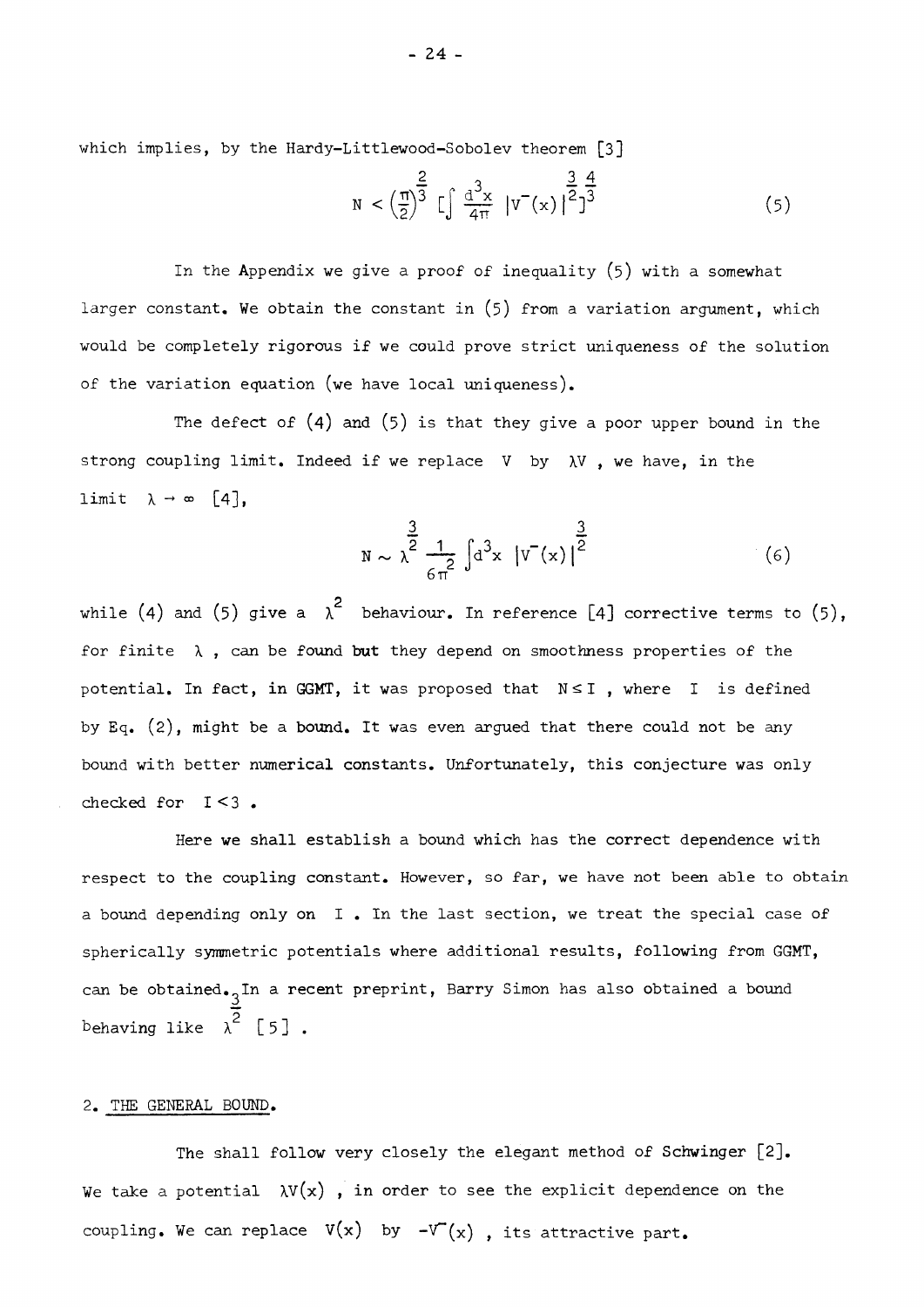**This will necessarily increase the number of bound states. Then it is possible to symmetrize the kernel of the Schrtfdinger equation in integral form for a bound**  2 **state of energy -o? :** 

$$
\Phi(\mathbf{x}) = \lambda \int K_{\alpha}(\mathbf{x}, \mathbf{x}^{\dagger}) \Phi(\mathbf{x}^{\dagger}) d^{3} \mathbf{x}^{\dagger}
$$
 (7)

**where** 

$$
\Phi(x) = \sqrt{\Psi^-(x)}\Psi(x) ,
$$

ψ **being the wave function,** 

$$
K_{\alpha}(x, x^{\dagger}) = \sqrt{v^-(x)} \frac{\exp(-\alpha |x - x^{\dagger})}{|x - x^{\dagger}|} \sqrt{v^-(x^{\dagger})}
$$
(8)

The operator  $K_{\sim}$  is **positive**, as can be seen from its expression in momentum space

$$
\widetilde{\mathbf{k}}_{\alpha}(\mathbf{p}, \mathbf{p'}) = \int d^{3}k \frac{\mathbf{w}^{*}(\mathbf{p}-\mathbf{k})\mathbf{w}(\mathbf{k}-\hat{\mathbf{p}})}{\mathbf{k}^{2} + \alpha^{2}}
$$
(9)

**w** is the Fourier transform of  $\forall V$ .

**Schvinger notices that the number of bound states of energy less than**  2 *\*-<y* **inside the potential V , is equal to the number of characteristic**  values  $\lambda_n < \lambda$  of Eq. (7) . In particular, if we define  $N_\alpha(\lambda)$ , number of 2 **bound states with energy less than** *a* **in the potential V and** 

$$
n_{\alpha}(\lambda) = \sum_{\lambda_n < \lambda} \frac{1}{\lambda_n} = \sum_{\lambda_n < \lambda} < \Phi_n |X_{\alpha}| = \Phi_n
$$
 (10)

where the  $\Phi$  's are the eigenstates of  $\begin{array}{c} K \\ \alpha \end{array}$  with characteristic values  $\begin{array}{c} \lambda \\ n \end{array}$ , **we have** 

$$
N_{\alpha}(\lambda) \leq \lambda n_{\alpha}(\lambda) \tag{11}
$$

An upper bound of  $n_{\alpha}(\lambda)$  could be obtained by summing over all n<sup>t</sup>s, i.e., by taking the trace of  $K_{\alpha}$ . Unfortunately, this trace is divergent, **as can be seen from** (8).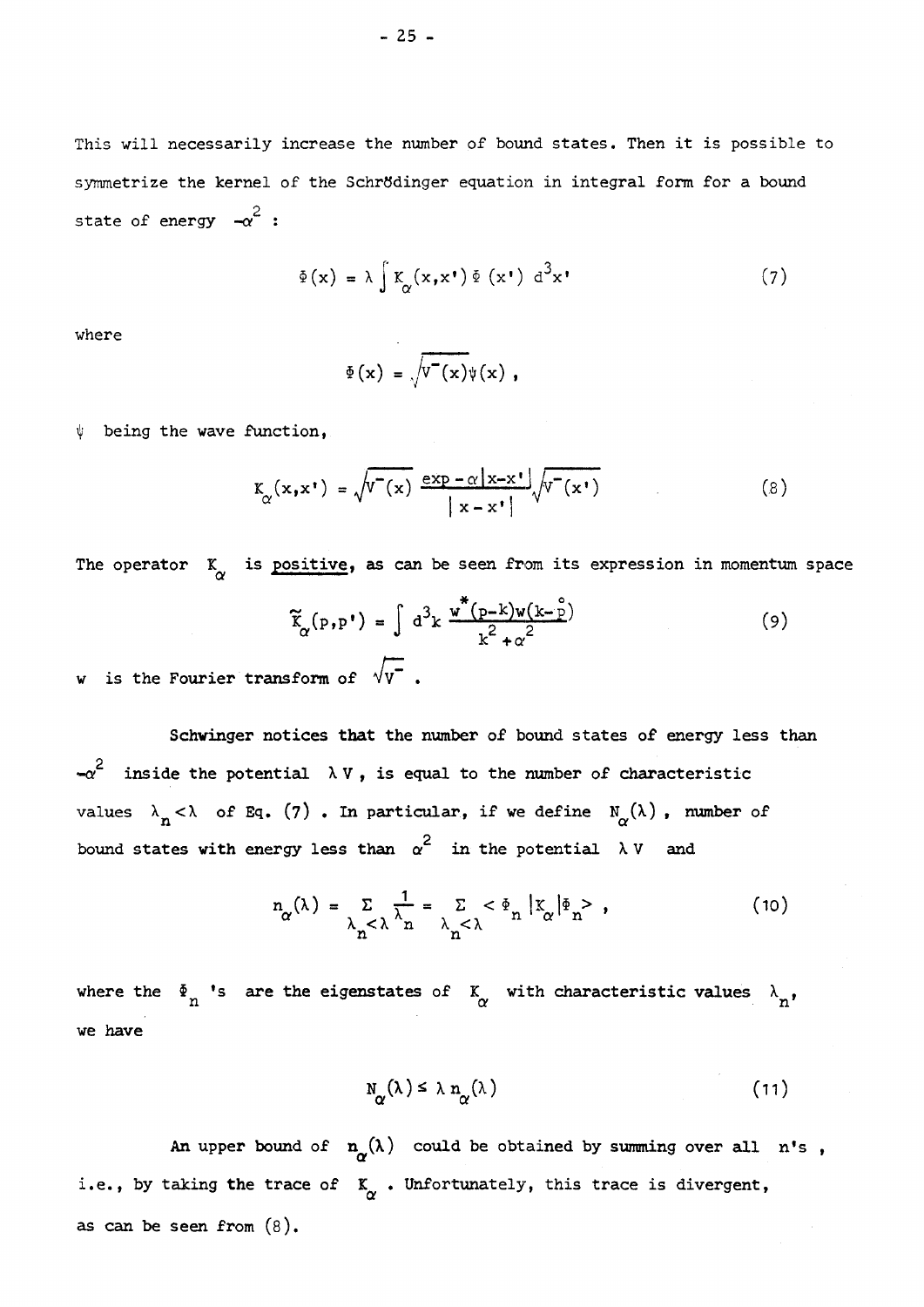This is the reason why Schwinger uses the iterated kernel instead of  $K_{\alpha}$ ; then, unavoidably, the bound on the number of states is quadratic in  $\lambda$  . We want to **avoid this and to do so we use an approximate kernel with a finite trace. A possible choice is** 

$$
K_{\alpha} - K_{\mu} \quad \mu > \alpha \quad . \tag{12}
$$

**For μ -\* » <sup>f</sup> Κ goes to zero in norm. On the other hand, the operator μ**   $K_{\alpha}$  –  $K_{\mu}$ , as can be seen from its momentum space expression,

$$
\int w^*(p-k)\left(\frac{1}{k^2+\alpha^2} - \frac{1}{k^2+\mu^2}\right) w(k-p^*)d^3k
$$

**is also positive.** 

We can rewrite  $n_{\alpha}(\lambda)$  as

$$
n_{\alpha}(\lambda) = \sum_{\lambda_n < \lambda} \langle \Phi_n | K_{\alpha} - K_{\mu} | \Phi_n \rangle + \sum_{\lambda_n < \lambda} \langle \Phi_n | K_{\mu} | \Phi_n \rangle
$$
  

$$
\leq \sum_{\lambda_n < \lambda} \langle \Phi_n | K_{\alpha} - K_{\mu} | \Phi_n \rangle + \sum_{\lambda_n < \lambda} \frac{\lambda}{\lambda_n} \langle \Phi_n | K_{\mu} | \Phi_n \rangle
$$

**and using the positivity of** *T.* **- Kl l <sup>f</sup> I , and , we can extend the summation**  or » με ο «με ο «με ο «με ο «με ο «με ο «με ο «με ο «με ο «με ο «με ο «με ο «με ο «με ο «με ο «με ο «με ο «με <br>Ο «με ο «με ο «με ο «με ο «με ο «με ο «με ο «με ο «με ο «με ο «με ο «με ο «με ο «με ο «με ο «με ο «με ο «με ο **to infinity and get** 

$$
n_{\alpha}(\lambda) < \operatorname{Tr}(K_{\alpha} - K_{\mu}) + \lambda \operatorname{Tr}(K_{\alpha}K_{\mu}) \tag{13}
$$

**which is our main result.** 

**One can evaluate (13 ) quite easily :** 

$$
n_{\alpha}(\lambda) < \frac{\mu_{\alpha}(\lambda)}{4\pi} \int d^{3}x \, v^{-(x)} \left( \frac{\mu_{\alpha}(\lambda)}{4\pi} \right)^{2} d^{3}x \, d^{3}x \, v^{-(x)} \frac{\exp_{-}(\mu_{\alpha}) |x - x|}{|x - x|^{2}} v^{-(x^{+})} \qquad (14)
$$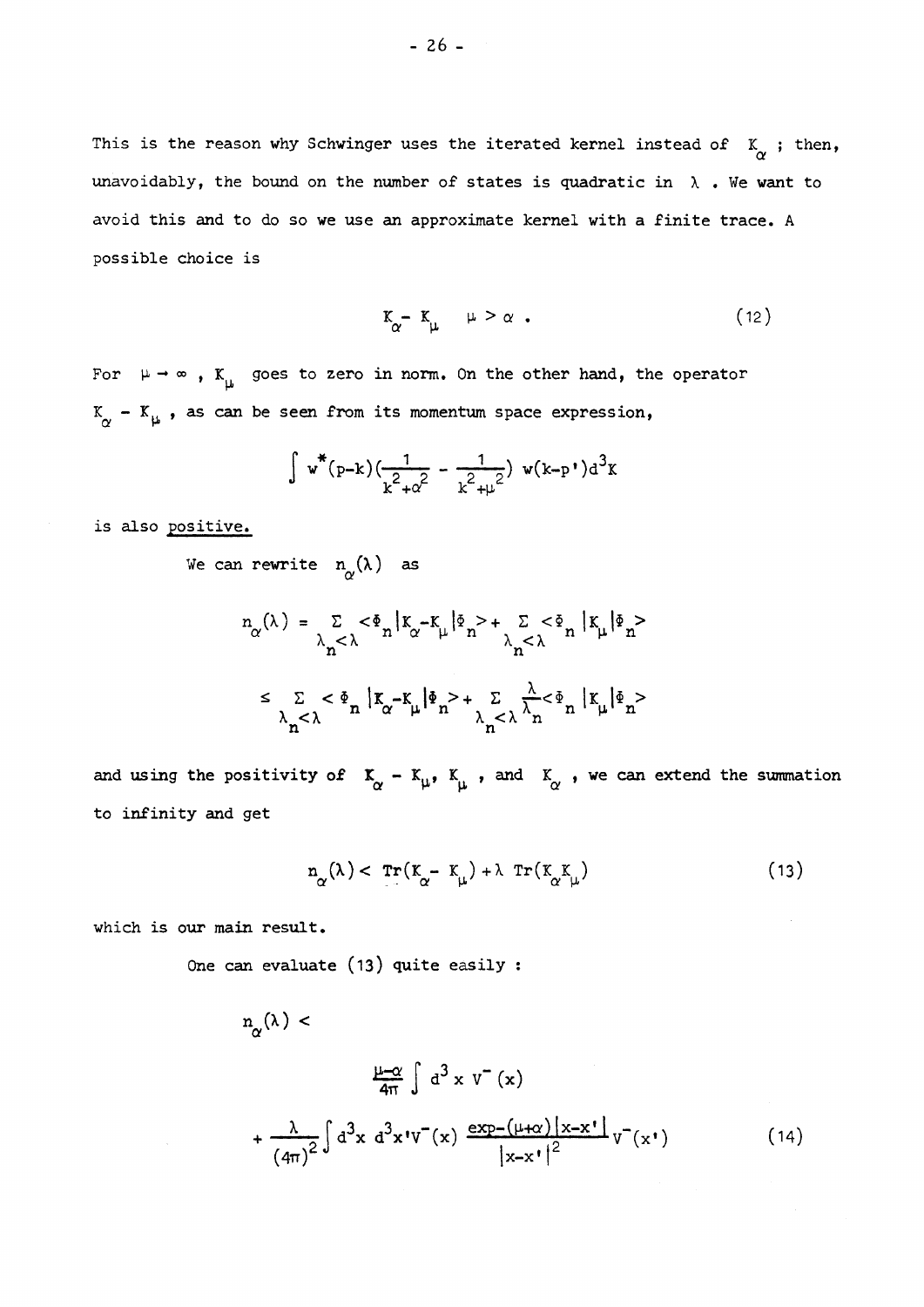**By using Schwarz1 or Yung's inequality, one can majorize the second term in (14) to get** 

$$
m_{\alpha}(\lambda) < \frac{\mu - \alpha}{4\pi} \int d^{3}x \, v^{2}(x) + \frac{\lambda}{4\pi(\mu + \alpha)} \int d^{3}x \, |v^{2}(x)|^{2} \tag{15}
$$

**After taking the limit** *a — Q* **, we minimize, with respec to μ , and get the bound :** 

$$
N < \lambda n_0(\lambda) < \frac{\lambda^{3/2}}{2\pi} \sqrt{\int v^-(x) d^3x \int |v^-(x)|^2 d^3x}.
$$
 (16)

**2**  regularity than the Schwinger bound. For instance, it diverges if the potential has a local singularity of the type  $|x-x_{n}|^{-\frac{3}{2}}$ . Numerically the bound is not too bad. In fact, one cannot improve the constant by more than

**a factor 2.9 . 3 Indeed, assume (as is the case) c for large λ · Then** 

$$
n_o(\lambda) = \int_0^{\lambda} \frac{dN(\lambda)}{\lambda} \approx 3c\lambda^{\frac{1}{2}}
$$
 (17)

**and we get** 

$$
c < \frac{1}{6\pi} \sqrt{\int d^3x \, v^-(x) \int d^3x (v^-(x))^2},
$$

**to be compared with the asymptotic estimate (6) . Taking V~ to be a constant over a finite region of space, we see that the two bounds differ by a factor . For small values of we lose the factor 3 appearing in (17 ) because it may be that the potential has no bound states up to a critical value λ and many immediately above. This is the case in the example mentioned in GGMT of a series of isolated potential wells far from one another. We know that an optimal condition for the absence of bound state is :**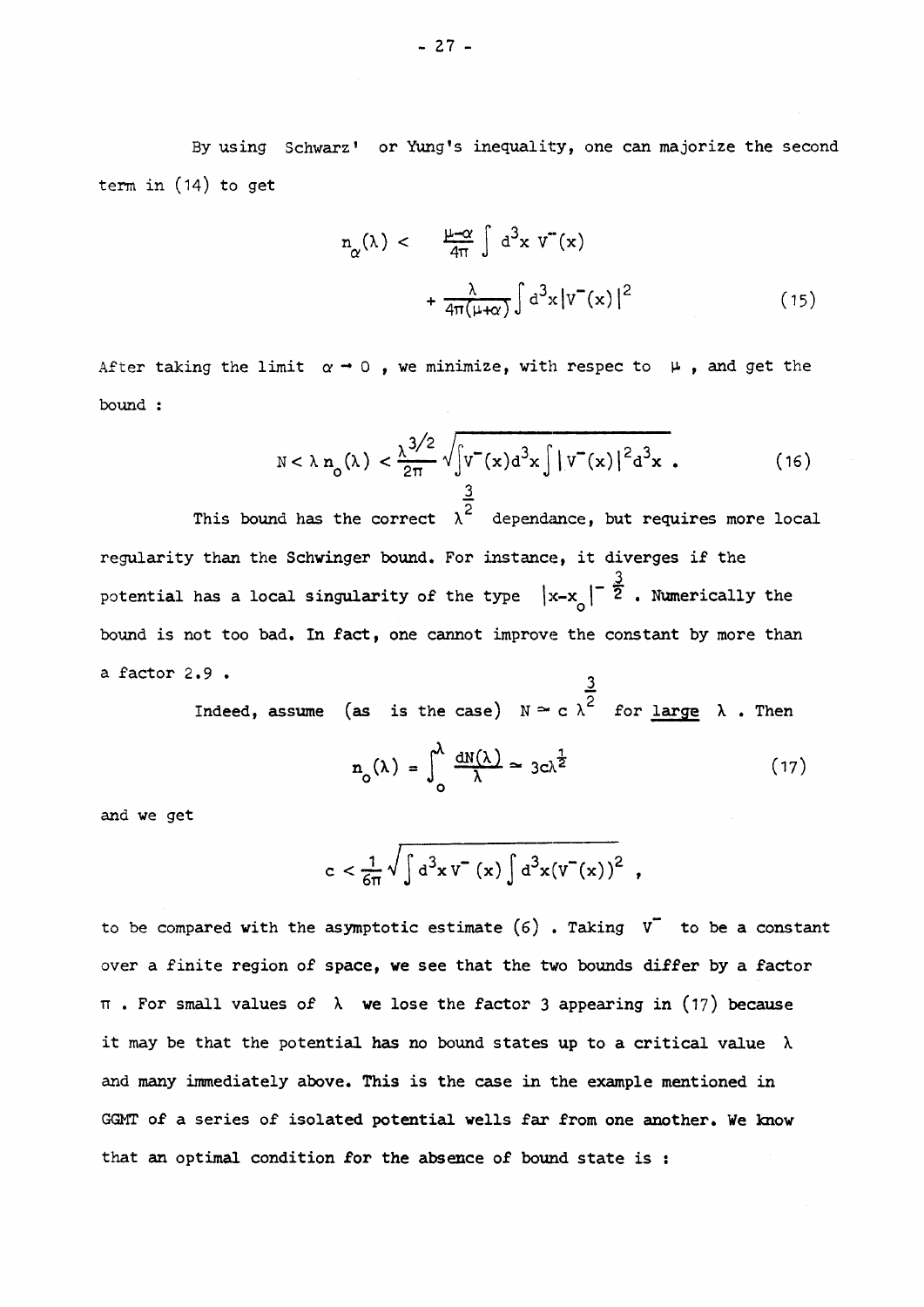$$
\frac{4\lambda^{3/2}}{3\sqrt{3}\pi^2} \int d^3x |v(x)|^{3/2} < 1
$$

**which is saturated by** 

$$
V = - C(1+r^2)^{-2}
$$

**If we compare the two conditions, we get** 

$$
\frac{\frac{1}{2\pi}\sqrt{\int |v|a^{3}x \int |v|^{2}a^{3}x}}{\frac{4}{3\sqrt{3}\pi^{2}}\int |v|^{3/2}a^{3}x} = \frac{3\sqrt{3}}{4\sqrt{2}}\pi \approx 2.88
$$
 (18)

Infact, by a limited optimization with respect to X we can replace  $\frac{1}{2}$  by  $\frac{1.114}{1.114}$  in (16) **TT** 

# **3. THE SPHERICALLY SYMMETRIC CASE**

**This is just an addendum to GGMT. In GGMT it was established for**  spherically symmetric potentials that  $v_{\ell}$ , the number of bound states with **angular momentum**  $\ell$ , counted without the  $(2\ell + 1)$  degeneracy factor, was **such that** 

$$
(2\ell + 1) v_{\ell} < \frac{1}{(2\ell + 1)^{2(p-1)}} C_{p} \lambda^{p} \int r^{2p-1} v_{-}^{p}(r) dr
$$
 (19)

**with** 

$$
C_p = \frac{(p-1)^{p-1} \Gamma(2p)}{p^p \Gamma^2(p)}
$$

A **bound on the total number of bound states can be obtained by taking**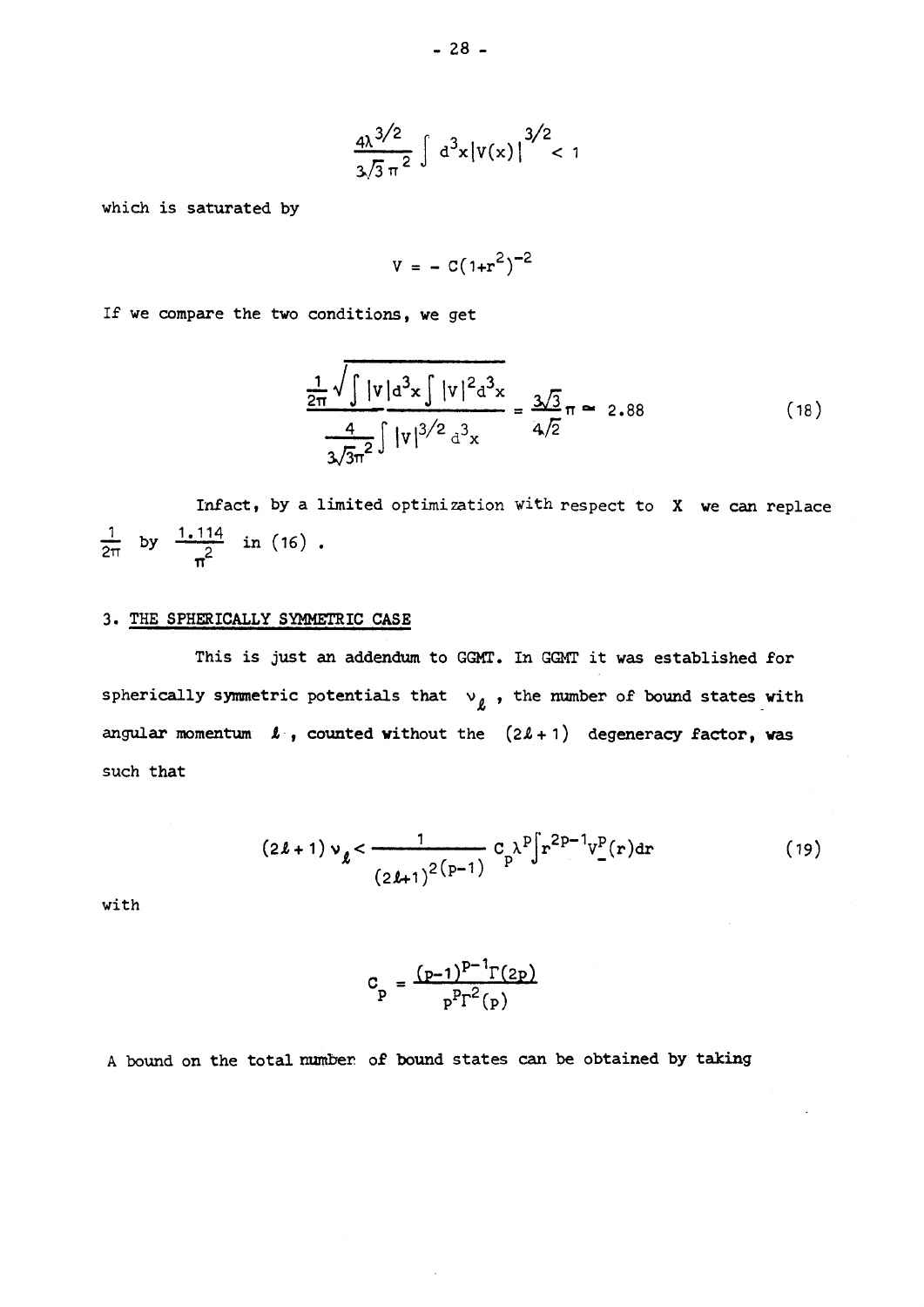$$
N < \Sigma (2l+1)v_{\ell}
$$
  
\n
$$
< \frac{L}{\Sigma} \frac{1}{(2l+1)^{2(p-1)}} C_{p} \lambda^{p} \int r^{2p-1} (v^{(r)})^{p} dr
$$
  
\n
$$
+ \sum_{L+1}^{\infty} \frac{1}{(2l+1)^{2(p^{i}-1})} C_{p} \lambda^{p} \int r^{2p^{i}-1} (v^{(r)})^{p^{i}} dr
$$

**with <sup>1</sup> > . The old bound of Simon [ β] can be considered as a limited case**  with  $p = 1$ ,  $p' = \infty$ . One can also take  $p = \frac{3}{2} - \varepsilon$ ,  $p' = \frac{3}{2} + \varepsilon$ . Replacing sums  $\mathbf{b}$  integrals for brevity, we get

$$
N \le \frac{1}{2} \frac{1}{2\epsilon} (2L+1)^{2\epsilon} C_{3/2-\epsilon} \lambda^{3/2-\epsilon} \int (r^2 v)^{-\epsilon} v^{3/2} r^2 dr
$$
  
+  $\frac{1}{2} \frac{1}{2\epsilon} (2L+1)^{-2\epsilon} C_{3/2+\epsilon} \lambda^{3/2+\epsilon} \int (r^2 v)^{\epsilon} v^{3/2} r^2 dr$ 

**and minimizing with respect to 2L+1** 

$$
N \le \frac{1}{2\epsilon} \sqrt{C_{3/2-\epsilon} C_{3/2+\epsilon}} \lambda^{3/2}
$$
  
 
$$
\times \sqrt{\int (r^2 v)^{-\epsilon} v^{3/2} r^2 dr \int (r^2 v)^{\epsilon} v^{3/2} r^2 dr}
$$
 (20)

**2\***  for potentials which have singularities in  $\mathbf{r}^{-2+1}$ ,  $\eta$  positive arbitrarily small. This suggests that inequality (16), for non-spherically symmetric **small. This suggests that inequality (16) , for non-spherically symmetric** 

This result is analogous to the one obtained by Bary SIMON in ref [5] which **is** 

$$
N < C_{\epsilon} \ \lambda^{3/2} \left[ \|v\|_{3/2-\epsilon} + \|v\|_{3/2+\epsilon} \right]^{3/2} .
$$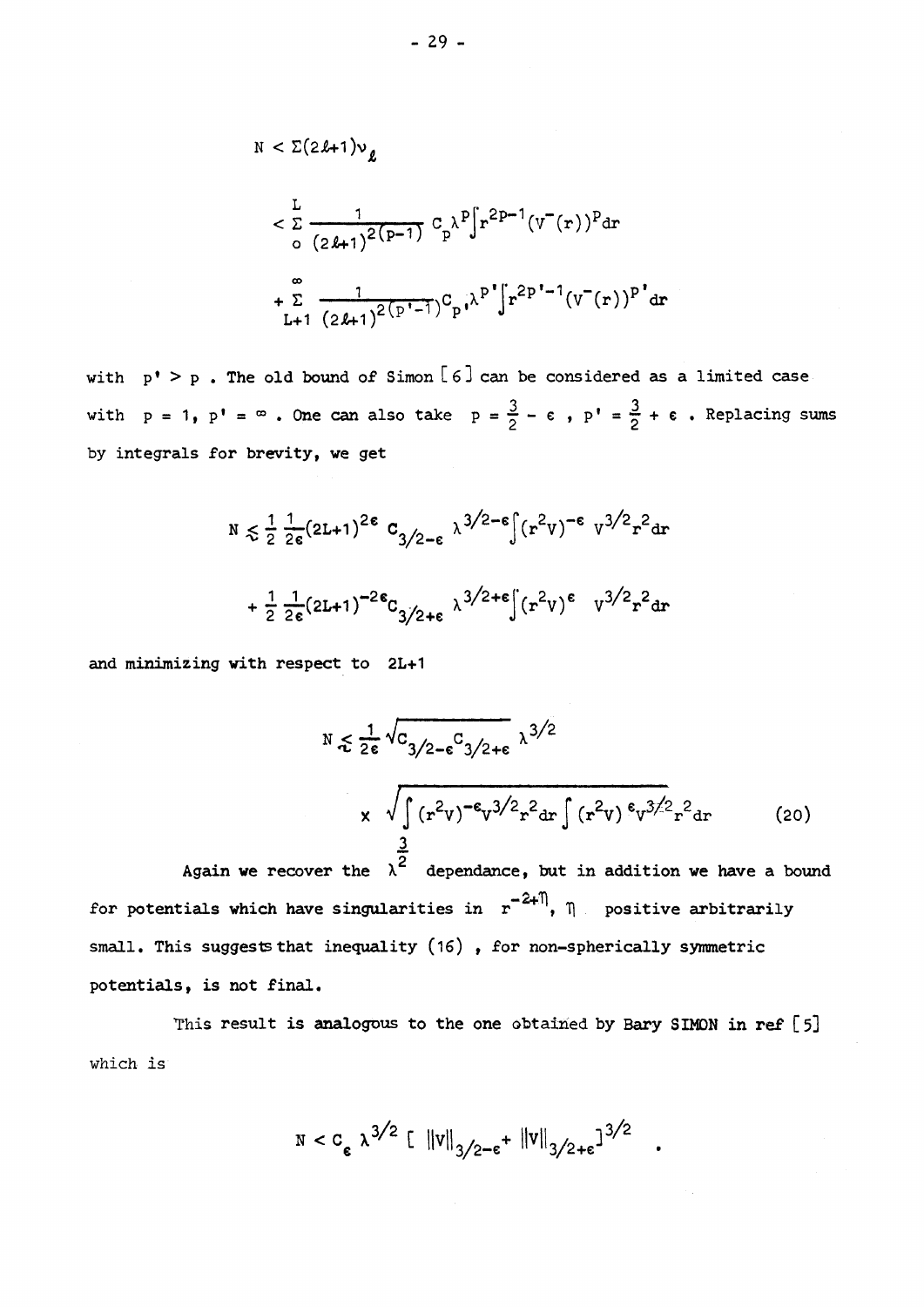# **ACKNOWLEDGEMENTS**

**The author is especially indebted to J.J. Loeffel, V. Glaser,**  W. **Thirring and K. Chadan for stimulating discussions and suggestions.**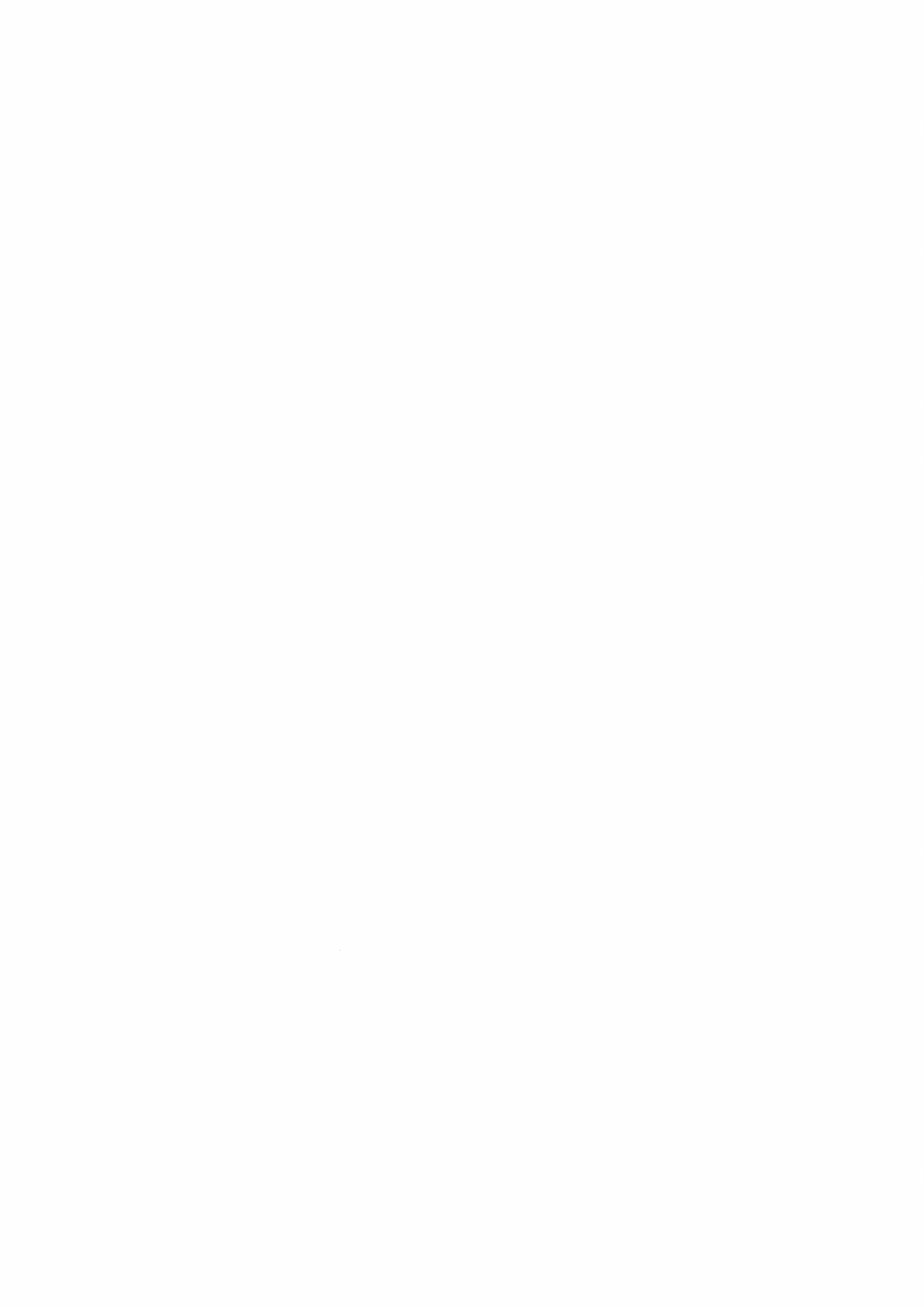#### **APPENDIX**

# **A PROOF OF INEQUALITY (5)**

The problem is to prove

$$
\int \frac{v(x)v(x^{\prime})d^{3}xd^{3}x^{\prime}}{|x-x^{\prime}|^{2}} < c \left[\int (v(x))^{3/2}d^{3}x\right]^{4/3}
$$
 (A.1)

and to find the best possible constant C . This inequality is well known by a small group of specialists, but it is irritating to find no simple proof in the literature, and the existing proofs do not give numerical factors.

We remark first that according to Luttinger and Friedberg **[ 7 ]** 

$$
\int \frac{v(x)v(x^*)}{|x-x^*|^2} d^3x d^3x^* < \int \frac{v^*(x)v^*(x^*)}{|x-x^*|^2} d^3x d^3x^* \qquad (A.2)
$$

where  $v^*(x)$  is the spherical decreasing rearrangement of  $V(x)$  . Since the right-hand-side of  $(A.1)$  is invariant under rearrangement, we can always assume that V is spherically symmetric. Then we can carry angular integrations :

$$
\int \frac{d^3x}{4\pi} \frac{d^3x}{4\pi} \frac{V(r)V(r^{\prime})}{|x-x^{\prime}|^2}
$$
  
= 
$$
\frac{1}{2} \int r^2 dr r^{\prime 2} dr'V(r)V(r^{\prime}) \frac{\log|\frac{r+r^{\prime}}{r-r^{\prime}|}}{r r^{\prime}}
$$
 (A.3)

Then using the Hölder inequality, we find that this is less than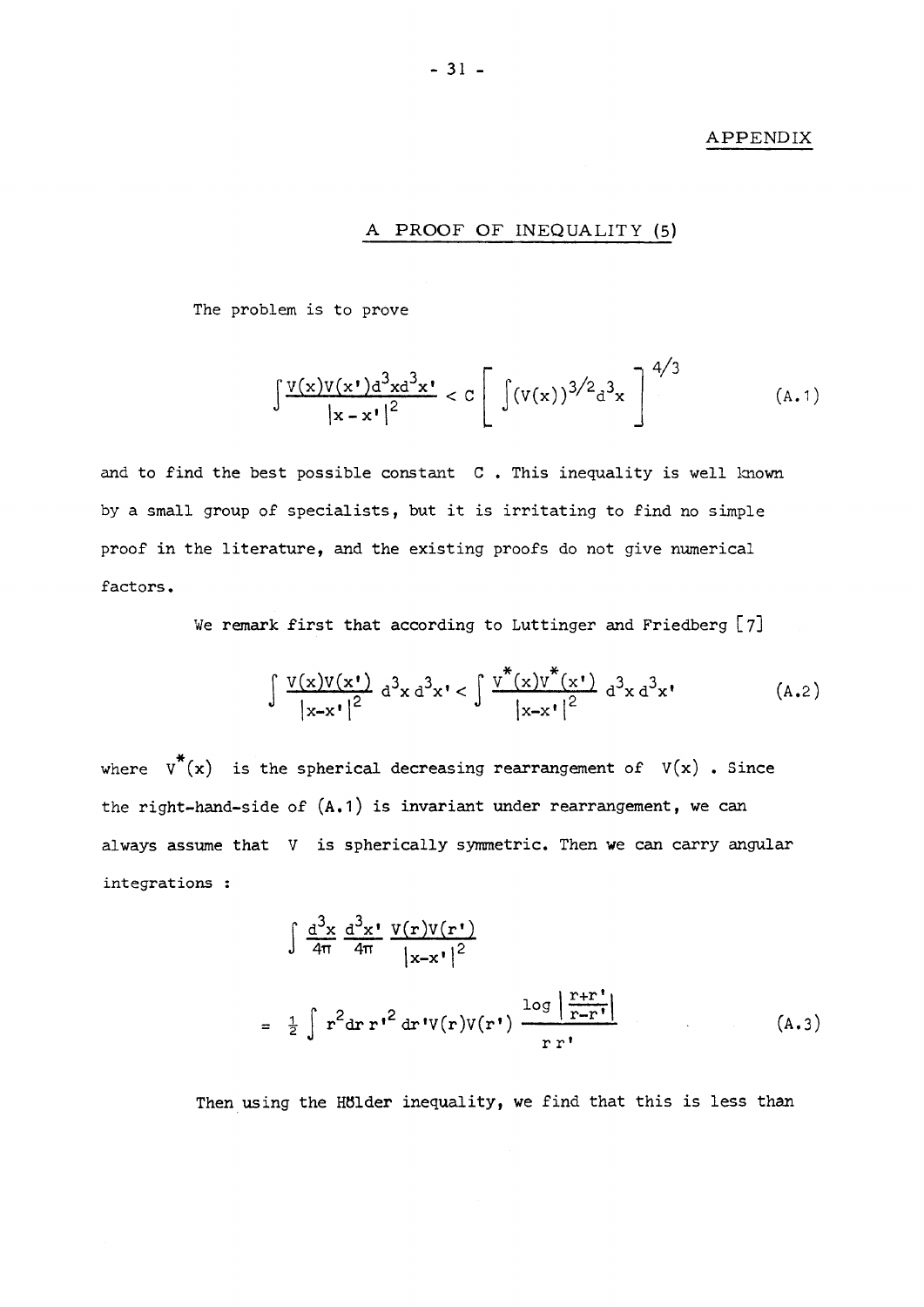$$
\frac{1}{2} \left[ \int r^2 dr \, r^2 dr' (v(r))^{3/2} (v(r^{\prime}))^{3/2} \right]^{1/3}
$$
  

$$
\times \left[ \int r^2 dr \, r^2 dr' (v(r))^{3/4} (v(r^{\prime}))^{3/4} \left( \frac{\log \left| \frac{r+r^{\prime}}{r-r^{\prime}} \right|}{r r^{\prime}} \right)^{3/2} \right]^{2/3}
$$
 (A.4)

**llext we apply Schwarz' inequality to the second bracket :** 

$$
\left[\int r^{2} dr r^{r^{2}} dr'(v(r))^{3/4} (v(r^{r}))^{3/4} \left(\frac{\log |\frac{r+r^{r}}{r-r^{r}}|}{r r^{r}}\right)^{3/2}\right]^{2}
$$

$$
<\left[\int r^2 dr \left(v(r)\right)^{3/2} r'^2 dr' \left(\frac{r}{r'}\right)^{3/2} \left(\frac{\log \left|\frac{r+r'}{r-r'}\right|}{r r'}\right)^{3/2}\right]
$$

$$
\times \left[ \int r^2 dr' (v(r'))^{3/2} r^2 dr \left( \frac{r'}{r} \right)^{3/2} \left( \frac{\log \left| \frac{r+r'}{r-r'} \right|}{r r'} \right)^{3/2} \right].
$$
\n(A.5)

The integral

$$
\int_{0}^{\infty} r^{2} dr \left(\frac{r!}{r}\right)^{3/2} \left(\frac{\log\left|\frac{r+r}{r-r!}\right|}{r r!}\right)^{3/2}
$$

is convergent and dimensionless.

Hence

$$
\int \frac{d^3x}{4\pi} \frac{d^3x}{4\pi} \frac{v(x)v(x)}{|x-x'|^2}
$$

$$
< \frac{1}{2} \left[ \int \frac{d^3 x}{4\pi} |v(x)|^{3/2} \right]^{4/3} \left[ \int_0^\infty \frac{dx}{x} (\log |\frac{1+x}{1-x}|)^{3/2} \right]^{2/3} \tag{A.6}
$$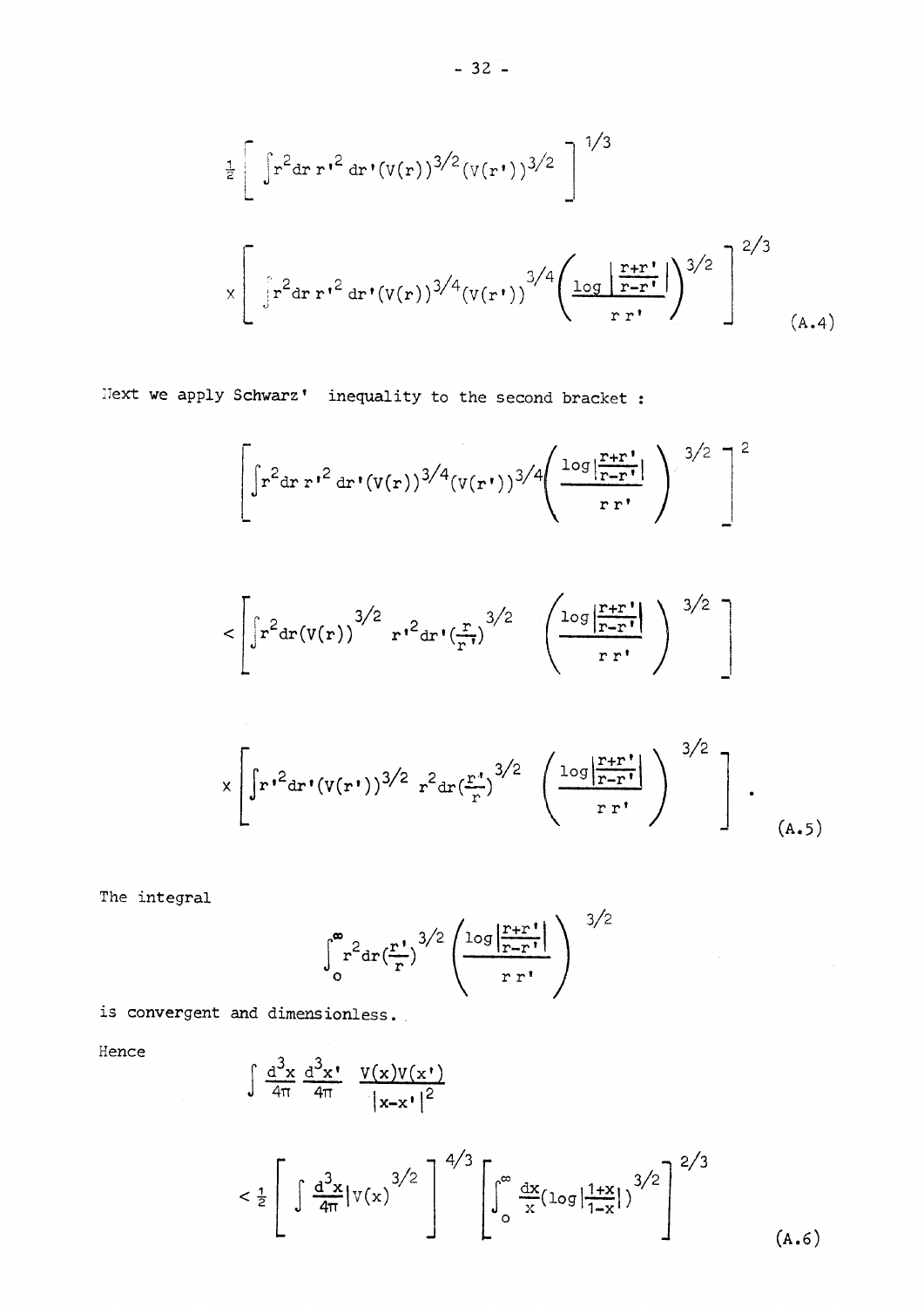$\sim$ 

$$
\int_{0}^{\infty} \frac{dx}{x} (\log \left| \frac{1+x}{1-x} \right|)^{3/2} = 4 \int_{0}^{1} \frac{dx}{1-x^{2}} (\log \frac{1}{x})^{3/2}
$$

$$
= \Gamma(5/2) \left[ 1 + \frac{1}{3^{5/2}} + \frac{1}{5^{5/2}} + \dots \right] \approx 5.87
$$

Therefore

$$
\frac{1}{(4\pi)^2} \int \frac{d^3x \, d^3x \, v(x)v(x)}{|x-x'|^2} < 1.63 \left[ \int \frac{d^3x}{4\pi} |v(x)|^{3/2} \right]^{4/3}
$$
 (A.7)

A best value for the constant can be obtained by exact minimization. Let us assume provisionally that is given by the solution of the variation equation :

$$
\left(\mathbf{V}(\mathbf{x})\right)^{\frac{1}{2}} = \mathbf{C} \int \frac{\mathrm{d}^3 \mathbf{x}^{\prime}}{\left|\mathbf{x} - \mathbf{x}^{\prime}\right|^2} \mathbf{V}(\mathbf{x}^{\prime}) \tag{A.8}
$$

We can restrict ourselves to spherically symmetric solutions, with  $V(r)$  monotonous decreasing

$$
\left(V(r)\right)^{\frac{1}{2}} = C^{\bullet} \int \frac{r^{\bullet} dr^{\bullet}}{r} \log \left| \frac{r+r^{\bullet}}{r-r^{\bullet}} \right| V(r^{\bullet}) \tag{A.9}
$$

We have found two families of solutions of this equation :

$$
V(r) = const r^{-2}
$$
 (A.10)

This solution is not acceptable.

(2) 
$$
V(r) = \lambda (a^2 + r^2)^{-2}
$$
 (A.11)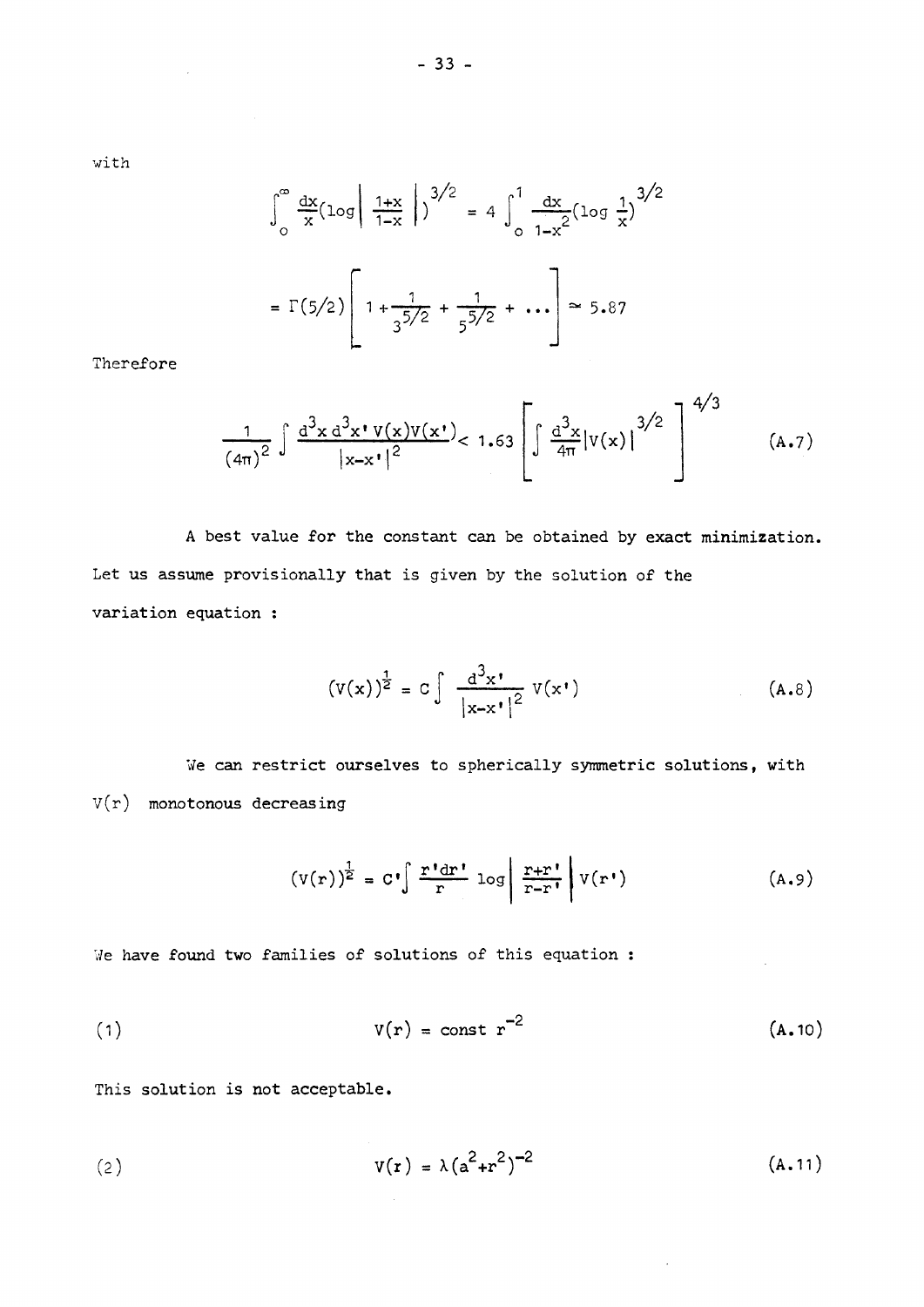At the present time we have no strict proof that solutions of type (2) are the only possible solutions. However, we have been able to prove that if  $V(r)r^2$  does not tend to zero for  $r \rightarrow \infty$ , it is a constant. If  $r^{\epsilon}V(r)$  tends to zero, it necessarily decreases like  $r^{\epsilon}$  .

We leave aside question of uniqueness, and we proceed first to prove that there exists indeed a minimum for

$$
K = \left[\int \frac{d^3x}{4\pi} (v(x))^{3/2}\right]^{4/3} \int \int \frac{d^3x}{4\pi} \frac{d^3x}{4\pi} \frac{v(x)v(x')}{|x-x'|^2}
$$
(A.12)

We have seen that we can restrict ourselves to spherically symmetric, decreassing  $V(r)$  to find the infimum of K. Then, introducing  $p(r)$  = =  $r(V/r)^{\frac{1}{2}}$  we rewrite K as

$$
K = \left(\int \frac{dr}{r} (\rho(r))^3 \right)^{4/3} \left/ \frac{1}{2} \int \frac{dr}{r} \frac{dr'}{r} \log \left| \frac{r+r'}{r-r'} \right| |\rho(r)|^2 |\rho(r')|^2
$$

Changing variables to  $\sigma(z) = \rho(r)$ ,  $z = \log r$ , we get

$$
K = \left[\int_{-\infty}^{+\infty} dz \left|\sigma(z)\right|^3\right]^{4/3} \left/ \frac{1}{2} \int_{-\infty}^{+\infty} dz dz' \log\left|\frac{1 + \exp(z - z')}{1 - \exp(z - z')}\right| \left(\sigma(z)\right)^2 \left|\sigma(z')\right|^2
$$

Now we can use the theorem of Hardy, Littlewood and Polya on symmetric rearrangements. Replacing  $\sigma(z)$  by its symmetric rearrangement around the origin, leaves the numerator of  $K$  invariant, but increases the denominator because

$$
\log \left| \frac{\text{1+exp } z}{\text{1-exp } z} \right|
$$

is symmetric, and decreasing for  $z > 0$ . If one looks carefully at the proofs, one sees that the rearrangement by a non-zero amount the denominator,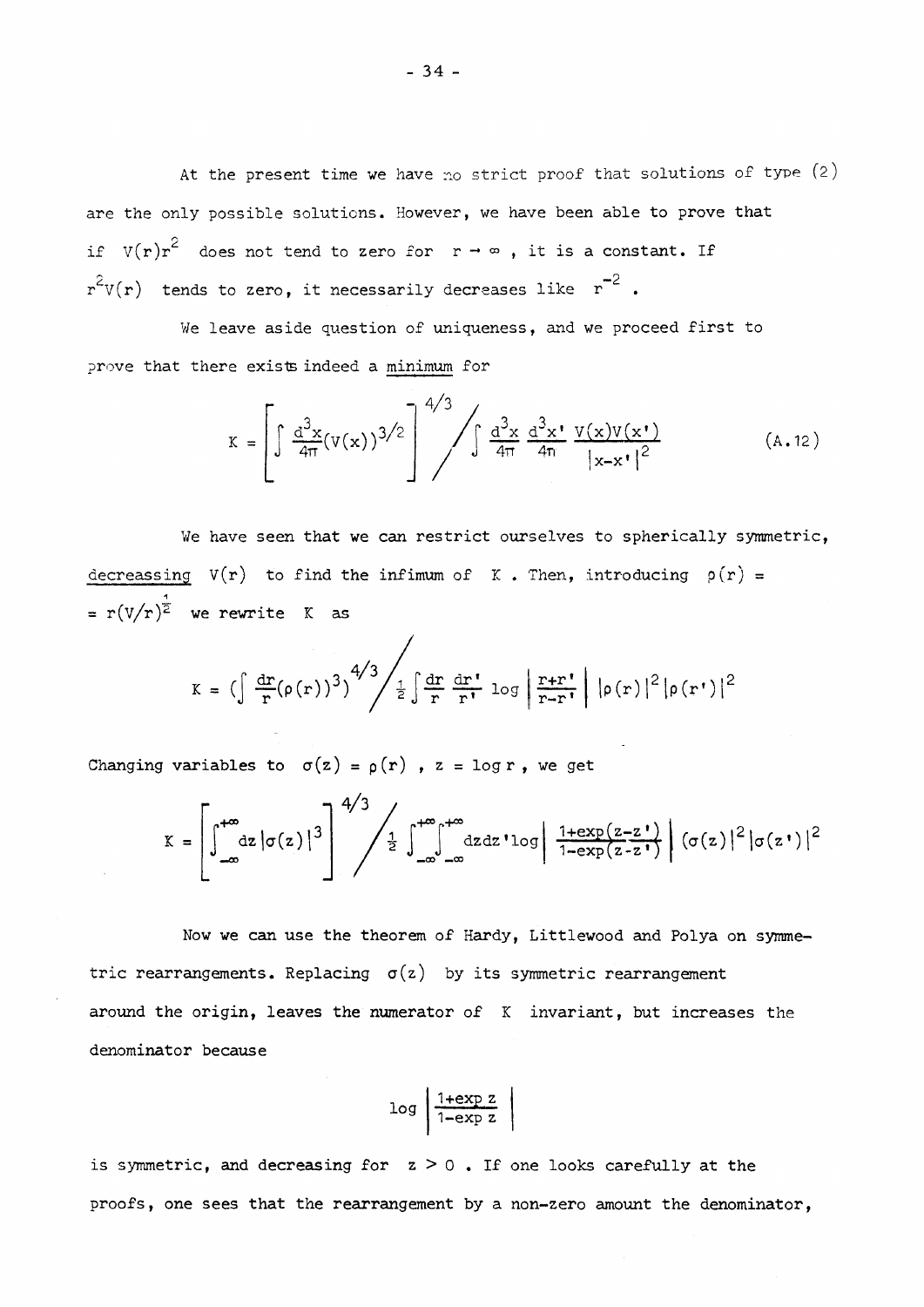unless  $\sigma(z)$  is deduced from a symmetric decreasing function by a change of the origin. We conclude that to find the infimum of  $K$ , we can restrict ourselves to a class in which both rearrangement conditions are fulfilled : 1)  $V(r)$  decreasing, i.e.,  $exp(-z) \sigma(z)$  decreasing for  $-\infty < z < \infty$ ; 2)  $\sigma(z) = \sigma(-z)$  and  $\sigma(z)$  decreasing for  $z > 0$ .

It then follows that  $exp(z)$   $\sigma(z)$  is increasing. Hence, we consider functions  $\sigma(z)$  such that

i) 
$$
\sigma(z) = \sigma(-z)
$$

ii) 
$$
0 \geq \frac{d\sigma}{dz} \geq -\sigma(z) \quad z > 0.
$$

Further, we may assume, since we are looking for the infimum,  $K \leq C$ ; for **2 - 2**  instance, using  $V = (1 + r)$ , we find

$$
K = \left(\frac{2}{\pi}\right)^{2/3} \approx \frac{1}{1.35}
$$

(to be compared with  $1/1.63$ ) and so we can take

$$
C = \left(\frac{2}{\pi}\right)^{2/3} \tag{A.13}
$$

Therefore we have

$$
\left[\int \frac{dr}{r} \left|\rho(r)\right|^3\right]^{4/3} \leq \left(\frac{2}{\pi}\right)^{2/3} \times \frac{1}{2} \int \frac{dr}{r} \frac{dr}{r!} \log \left|\frac{r+r}{r-r!}\right| \left(\rho(r)\right)^{3/2} \left(\rho(r!)\right)^{3/2} \times \left(\sup \rho\right)
$$

$$
\leq \left(\frac{2}{\pi}\right)^{2/3} \times \frac{1}{2} \left(\sup \rho\right) \times \int_{0}^{\infty} \frac{dr}{r} \left(\rho(r)\right)^{3} \Big|_{0}^{\infty} \frac{dx}{x} \log \left|\frac{1+x}{1-x}\right|
$$

$$
= \left(\frac{\pi}{2}\right)^{4/3} \left(\sup \rho\right) \int_{0}^{\infty} \frac{dr}{r} \left(\rho(r)\right)^{3} \tag{A.14}
$$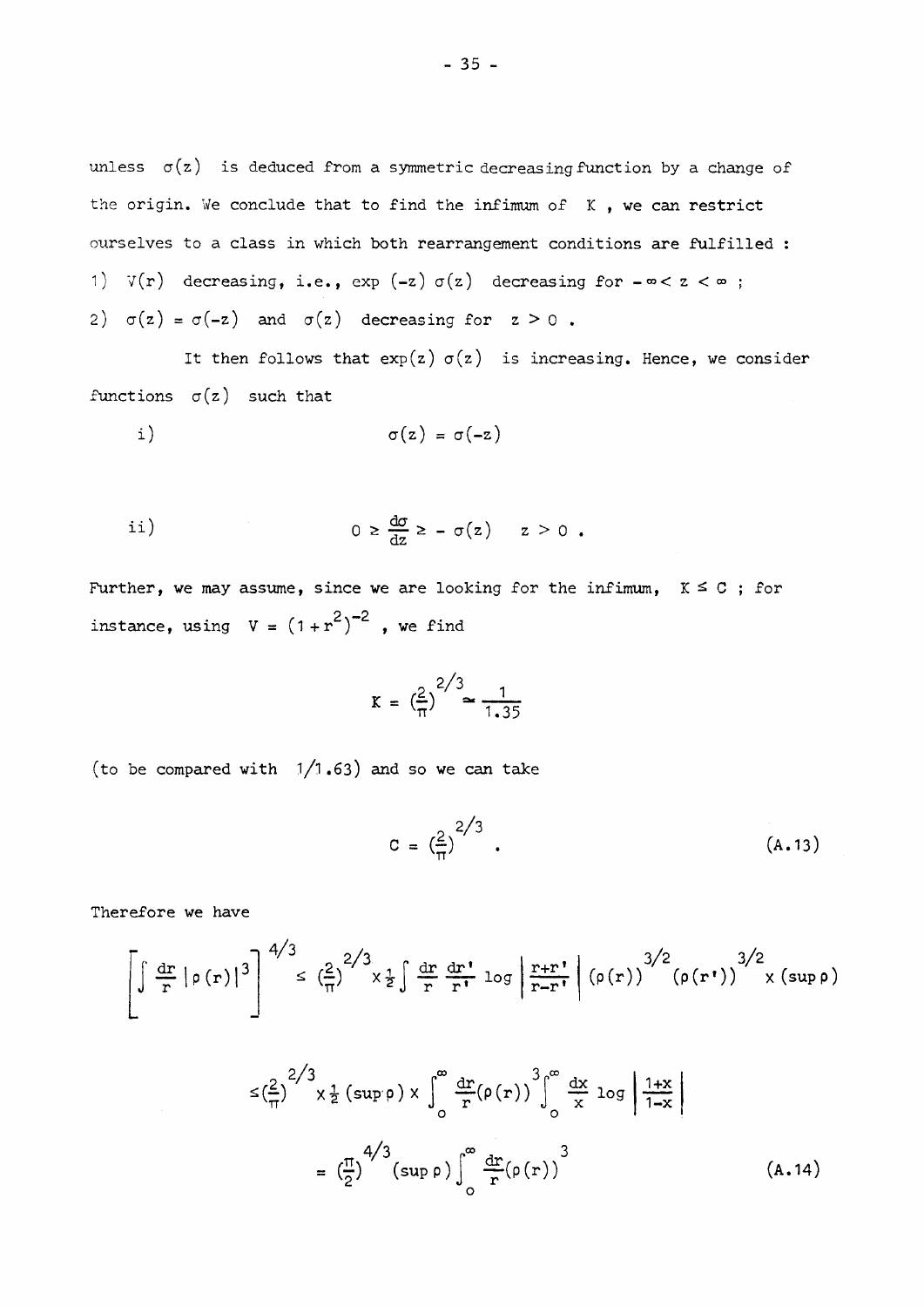**Hence for all p's , such that** 

$$
K \leq \left(\frac{2}{\pi}\right)^{2/3}
$$

**we have** 

$$
\int \frac{d\mathbf{r}}{r} (\rho(r))^3 < \left(\frac{\pi}{2}\right)^4 (\sup \rho)^3 \tag{A.15}
$$

Now since K has an *infimum*, there is a sequence  $\rho_n$  such that  $K(\rho_n)$  approaches this infimum. We may assume  $\sup \rho_n = \rho_n(r = 1) = \sigma_n(z = 0) = 1$ . **Then** 

$$
\left|\frac{d\sigma_n}{dz}\right| < \sigma_n < 1\tag{A.16}
$$

**The <^ <sup>n</sup> , <sup>s</sup> are therefore equicontinuous. From the Ascoli-Arzela theorem, there is a subsequence of** *°<sup>n</sup> %s* approaching **a limit which we call · We have** 

 $\sigma_m(0) = 1$ .

<sub>∞</sub>(z) is continuous and such that

$$
\int_{-\infty}^{+\infty} dz \left| \sigma_{\infty}(z) \right|^3 = \int_{0}^{\infty} \frac{dr}{r} \left| \rho_{\infty}(r) \right|^3 < \left( \frac{\pi}{2} \right)^4 \tag{A.17}
$$

**It is also easy to see that** 

$$
\int dz dz' \log \left| \frac{1+ \exp(z-z')}{1-\exp(z-z')} \right| \left| \sigma(z) \right|^2 \left| \sigma(z') \right|^2
$$

approaches a limit. Indeed the integral restricted to  $|z| < M |z' | < M$ **approaches à limit, and the rest is bounded by** 

$$
C \times \sup | \sigma(z)^{\frac{1}{2}} \int_{-\infty}^{+\infty} | \sigma(z^*) |^3 dz
$$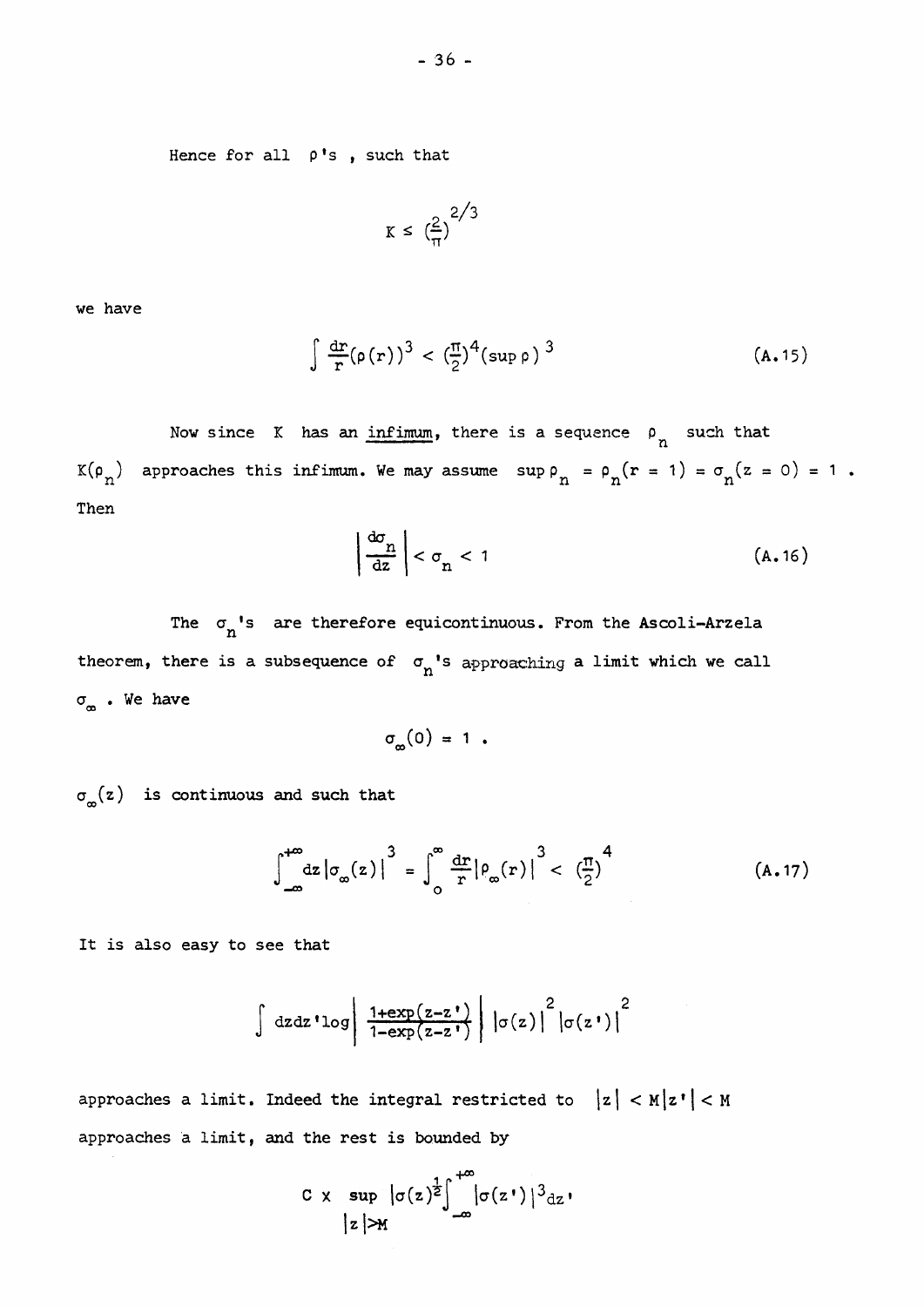but *we* have from the monotony of ρ

$$
|\sigma(z)| < \left[ \frac{\int dz \cdot |\sigma(z^{\star})|^3}{2z} \right]^{1/3} < C \cdot z^{-\frac{1}{3}}
$$

The conclusion is that  $\sigma_{\infty}(z)$  indeed minimizes K. Then it follows easily that  $\sigma_{\mathbf{m}}(z)$  or  $\rho_{\mathbf{m}}(r)$  must satisfy the variation equation.

 $2^{2}$ Let us prove that, if we exclude dilatations and impose that  $r$   $v(r)$ is invariant in the change  $r \rightarrow 1/r$ , the solution  $V(r) = 1/(1+r^2)^2$  of (A.9) is locally unique. We use the fact that we know a particular family  $\alpha$ , and that we know a particular family unique. We use that we know a particular family  $\alpha$ 

$$
\frac{\pi}{2a(a^2+r^2)} = \int \frac{r \cdot dr}{r} \log \left| \frac{r+r}{r-r} \right| \left( \frac{1}{a^2+r^2} \right)^2 \tag{A.18}
$$

2 and, differentiating with respect to a ,

$$
\left(\frac{\mathrm{d}}{\mathrm{d}a^{2}}\right)^{n} \left[\frac{\pi}{2a} \frac{1}{a^{2} + r^{2}}\right] = \int \frac{r^{4} \mathrm{d}r^{4}}{r} \log \left|\frac{r+r^{4}}{r-r^{4}}\right| \left(\frac{\mathrm{d}}{\mathrm{d}a}\right)^{n} \left(\frac{1}{a^{2} + r^{4}}\right)^{2} . \tag{A.19}
$$

Equation (A.19) shows that the kernel

 $\mathbf{r}$ 

$$
H(r,r') = (1+r^2) \frac{r'}{r} \log \left| \frac{r+r'}{r-r'} \right| \frac{1}{(1+r^2)^2}
$$

applied to a polynomial of degree n in  $1/(1+r^2)$ , produces a polynomial of degree n. Its eigenvectors  $\pi$  satisfy the orthogonality relation:

$$
\delta_{\mathbf{r}\mathbf{m}} = \int \pi_{\mathbf{n}} \left( \frac{1}{1+r^2} \right) \pi_{\mathbf{m}} \left( \frac{1}{1+r^2} \right) \frac{\mathbf{r}^2 \, \mathrm{d} \mathbf{r}}{\left( 1+r^2 \right)^3}
$$

**This shows that the are Jacobi polynomials which form a complete set :**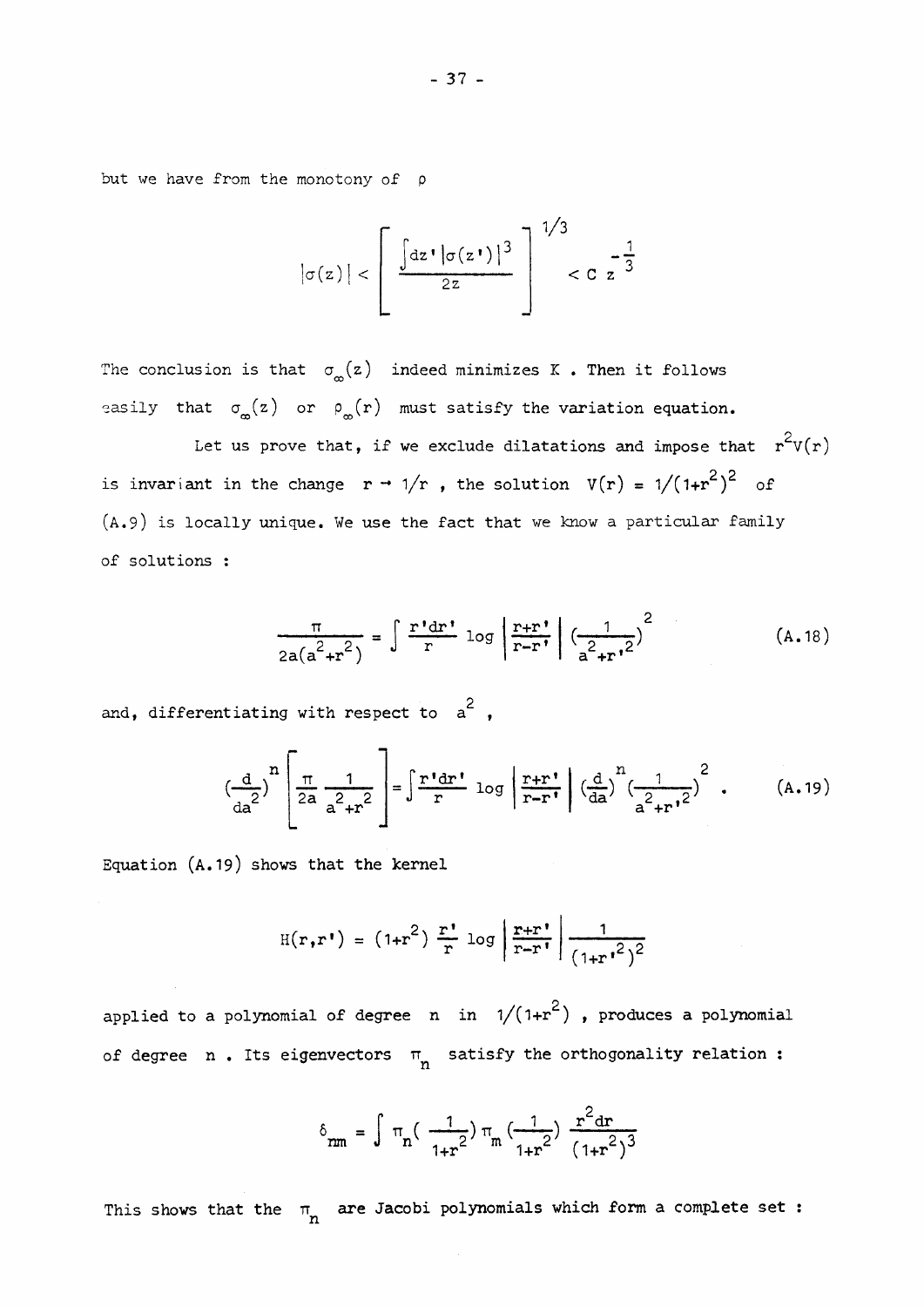$$
\pi_n \sim P_n^{\frac{1}{2}\frac{1}{2}}(\frac{1-r^2}{1+r^2})
$$

[i.e., Tchebytcheff polynomials [8]]. The eigenvalues can be obtained by  $2 \cdot 2 - 1$ rooking at the highest degree terms in  $(a + r)$  :

$$
P_{n}^{\frac{1}{2}\frac{1}{2}}(\frac{1-r^{2}}{1+r^{2}}) = \frac{\pi}{2(n+1)} \int H(r,r^{*}) P_{n}^{\frac{1}{2}\frac{1}{2}}(\frac{1-r^{2}}{1+r^{2}}) dr^{*}
$$

Let us now consider variations of V around the basic solution :

$$
V = \left(\frac{1}{1+r^2}\right)^2 (1+\varepsilon(r))
$$

 $2\sqrt{2}$  $\sum_{i=1}^{n}$  is the solution  $\sum_{i=1}^{n}$   $\sum_{i=1}^{n}$  is isolated, we insert this expression, retaining the lowest order in  $\epsilon$ , excluding dilatations  $[\epsilon(r) = \text{const.}]$ , 2., and keeping the symmetry of  $r \vee r$  by imposing  $\vee r$  =  $\vee \vee r$  . We expand

$$
\epsilon = \Sigma \, C_n \, \pi_n
$$

with

$$
C_0 = 0
$$
  $C_{2n+1} = 0$ 

Inserting to lowest order in the integral equation with eigenvalue  $\lambda$ , we find

$$
\pi_{0} + \frac{1}{2} \Sigma C_{n} \pi_{n} = \lambda \frac{\pi}{2} [\pi_{0} + \Sigma \frac{C_{n}}{n+1} \pi_{n}]
$$

Since  $C_{\alpha}$  and  $C_{1}$  are zero, we see that the only eigenvalue close to  $\lambda = 1$  is  $\lambda = 1$ , with eigenvector  $\pi_{0}$ . ο

This procedure also allows us to prove that v <sup>0</sup> = **0 <sup>+</sup> <sup>r</sup>** ) produces a local minimum. With the continuum continuum continuum continuum continuum continuum continuum continuum continuum continuum continuum continuum continuum continuum continuum continuum continuum continuum continuum contin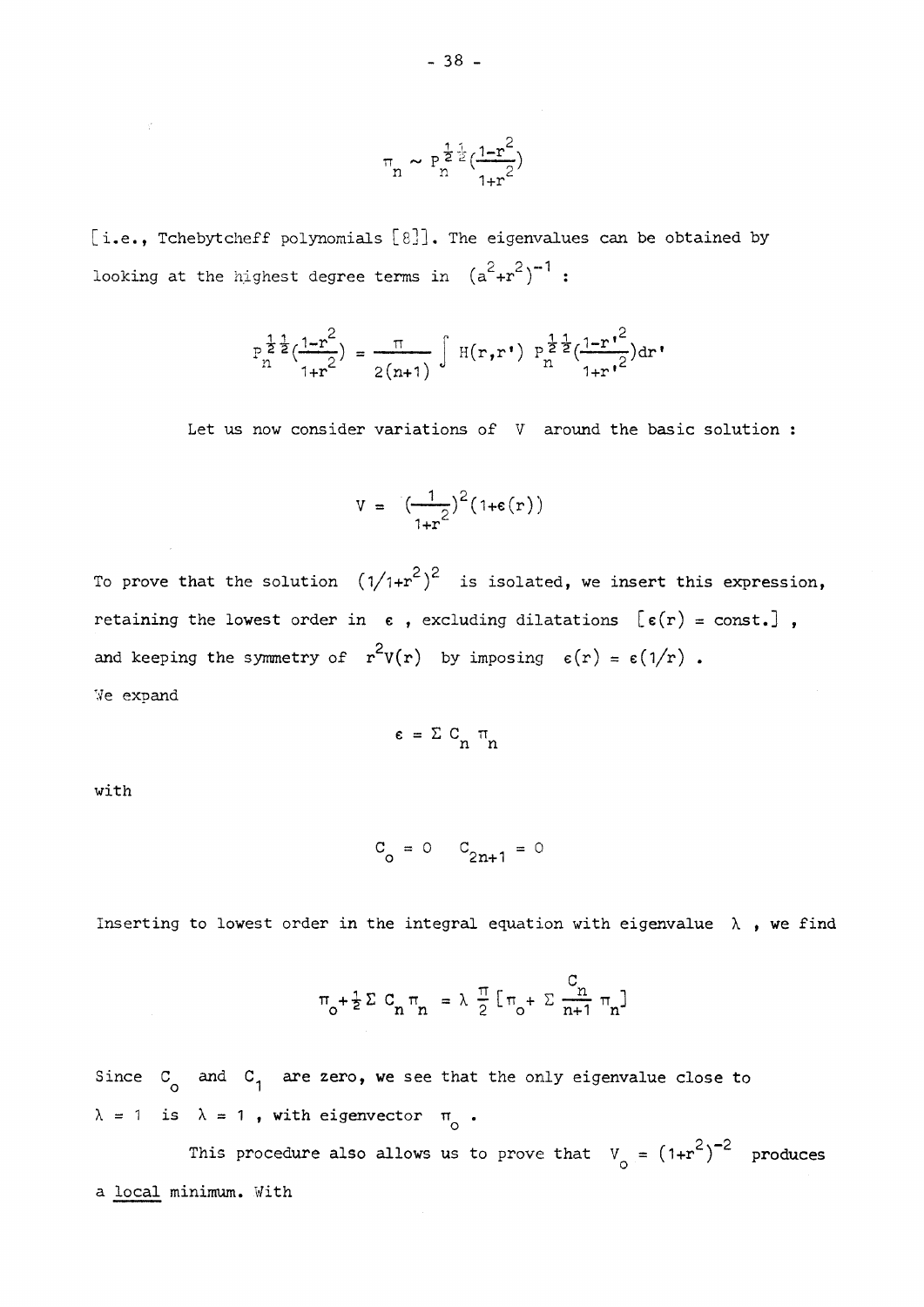$$
V = (1+r^2)^{-2} (1+_{\varepsilon}(r))
$$

we compute

$$
A = (\int |V|^{3/2} \frac{d^3 x}{4\pi})^{4/3} - (\frac{2}{\pi})^{2/3} \int \frac{d^3 x}{4\pi} \frac{d^3 x}{4\pi} \frac{V(x)V(x^*)}{|x-x^*|^2} .
$$
 (A.20)

In the  $\epsilon$  expansion, the constant and linear terms in  $\epsilon$  cancel by definition. Ve get

$$
A = \frac{1}{2} \left( \int |v_o|^{3/2} (\epsilon(r))^{2} \frac{d^{3}x}{4\pi} \right) \left( \int |v_o|^{3/2} \frac{d^{3}x}{4\pi} \right)^{1/3}
$$
  
+ 
$$
\frac{1}{2} \left( \int |v_o|^{3/2} \epsilon(r) \frac{d^{3}x}{4\pi} \right)^{2} \left( \int |v_o|^{3/2} \frac{d^{3}x}{4\pi} \right)^{-2/3}
$$
  
- 
$$
\left( \frac{2}{\pi} \right)^{2/3} \int \frac{d^{3}x}{4\pi} \frac{d^{3}x}{4\pi} \epsilon(r) v_o(x) \frac{1}{|x-x'|^{2}} \epsilon(r') v_o(x')
$$
  
+ 
$$
0(\epsilon^{3})
$$

with

$$
\epsilon(\mathbf{r}) = \sum_{2}^{\infty} \mathbf{C}_n \mathbf{\pi}_n
$$

we see from the orthogonality condition that

$$
\int |v_o|^{3/2} \epsilon(r) \frac{d^3 x}{4\pi} = 0
$$

and the whole expression reduces to

$$
\frac{1}{2} \left( \frac{\pi}{2} \right)^{V} \left[ \sum_{n=2}^{\infty} \left| c_n \right|^2 \left( \frac{1}{2} - 1/n + 1 \right) \right], \tag{A.21}
$$

 $\sim 10^7$ 

which is strictly positive.

In fact the proof holds also for finite  $\epsilon$ . Using the fact that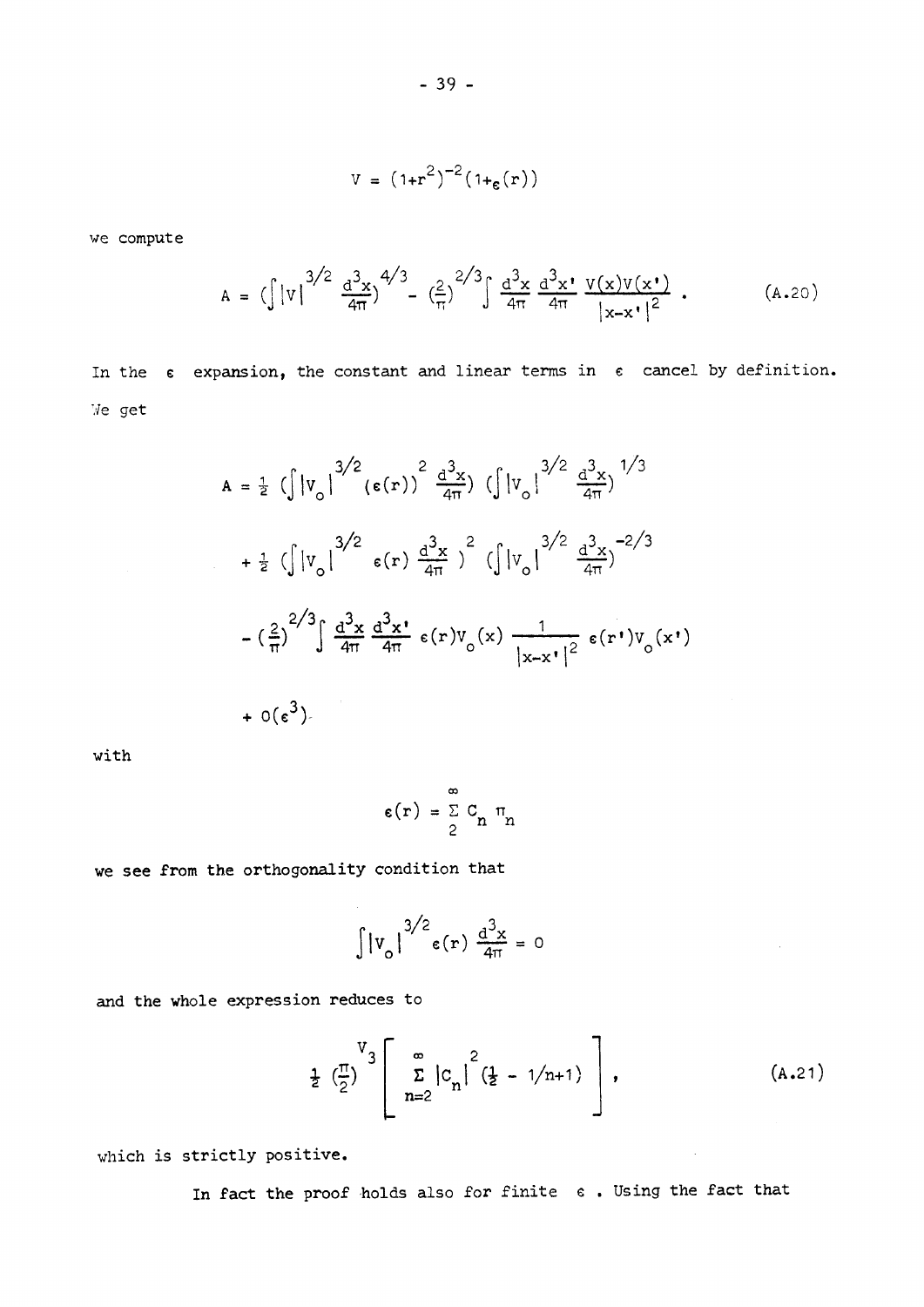$$
\frac{(1+\epsilon)^{3/2} - 1 - \frac{3\epsilon}{2}}{\epsilon^2}
$$

decreases for  $\epsilon > 0$  , and that  $(1+x)^{7/3} > 1 + 4/3(x)$  one easily finds that A is strictly positive for

$$
-1 < \varepsilon(r) < \varepsilon_{\Omega}
$$

where  $\epsilon_{\rm o}$  is the solution of

$$
(1+\epsilon_0)^{3/2} - 1 - \frac{3}{2} \epsilon_0 = \frac{\epsilon_0^2}{4}
$$
 (A.22)

 $e_0$  is strictly larger than 3. However, the proof that the V<sub>0</sub> gives the absolute minimum is still missing.